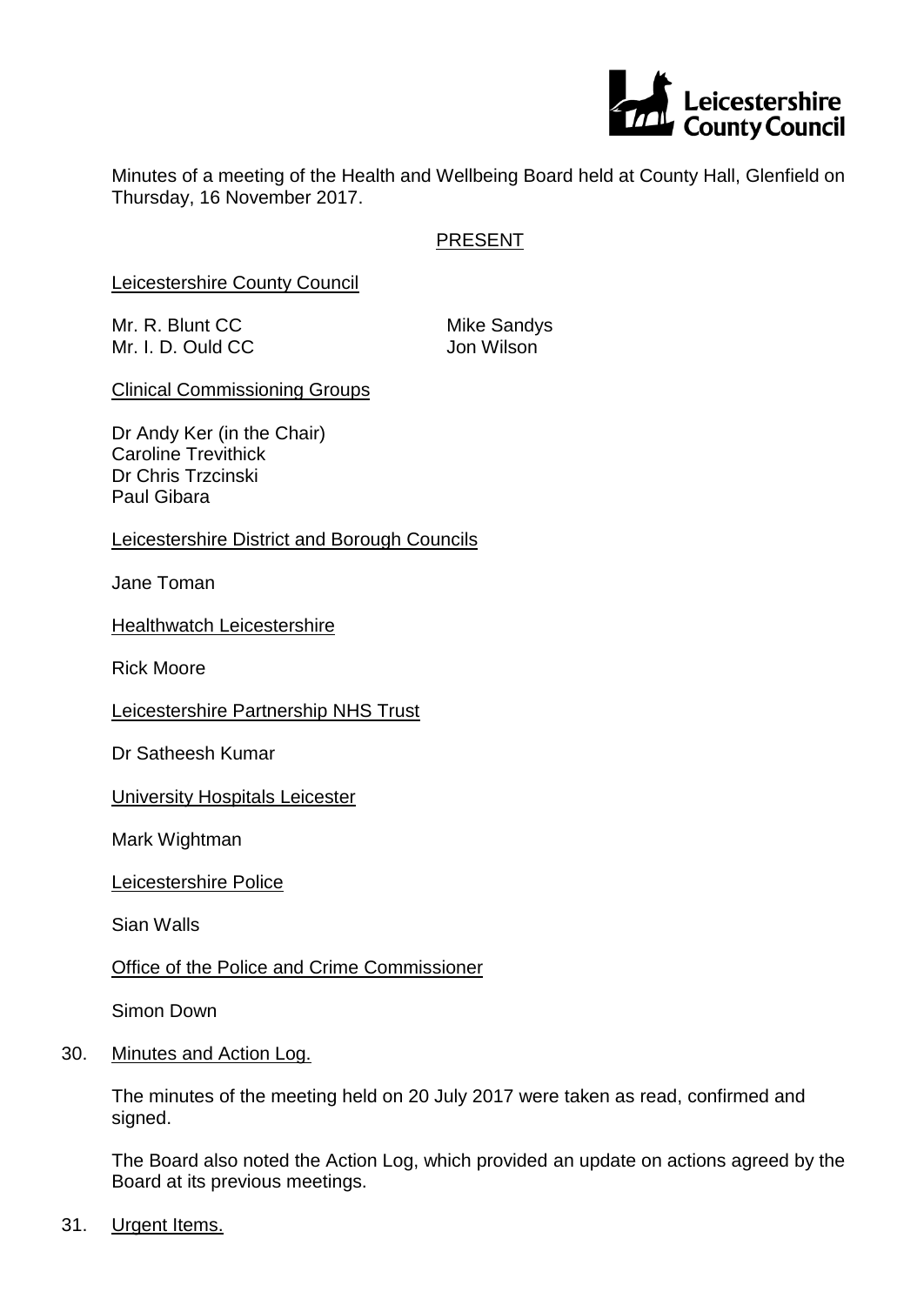There were no urgent items for consideration.

#### 32. Declarations of interest.

The Chairman invited members who wished to do so to declare any interest in respect of items on the agenda for the meeting.

Rick Moore declared a disclosable pecuniary interest in the report on Healthwatch Recommissioning (Minute Number 40 ) as he was the Chairman of Healthwatch Leicestershire and undertook to leave the room during discussion of that item.

### 33. Position Statement from the Chairman.

The Chairman presented a position statement on the following matters:

- Supporting People to Stay Fit and Healthy campaign
- Leicestershire's Lightbulb Housing Programme winning an award
- An app for Suicide Prevention
- Improving Health and Wellbeing in the Workplace
- A selection of regional, national and international publications

A copy of the position statement is filed with these minutes.

### 34. Air Quality.

The Board considered a report of the Director of Public Health providing an update on the estimated impact of poor air quality on the health and wellbeing of people living and working in Leicestershire and the approach the Public Health Department and its partners were taking to tackle this. A copy of the report, marked 'Agenda Item 5', is filed with these minutes.

A discussion took place around housing developments, some of which were being built near major roads, and the fact that any development should be considering transport implications in its planning application as this could impact on local air quality. Work could take place with the district councils around this and it was also suggested that a link should be made with the Institute for Lung Health at Glenfield Hospital.

## RESOLVED:

That the Board notes the significant impact of poor air quality on health and supports the action being taken to tackle this for people living and working in Leicestershire.

## 35. Future in Mind Update.

The Board received a presentation from Better Care Together on Future in Mind – transforming mental health and wellbeing services for children and young people across Leicester, Leicestershire and Rutland (LLR). A copy of the presentation, marked 'Agenda Item 6' is filed with these minutes.

A stakeholder event had taken place on 3 October where progress to date had been reviewed along with developing the way forward. Partners had agreed that the focus of the next stage of transformation should be improved performance and outcomes,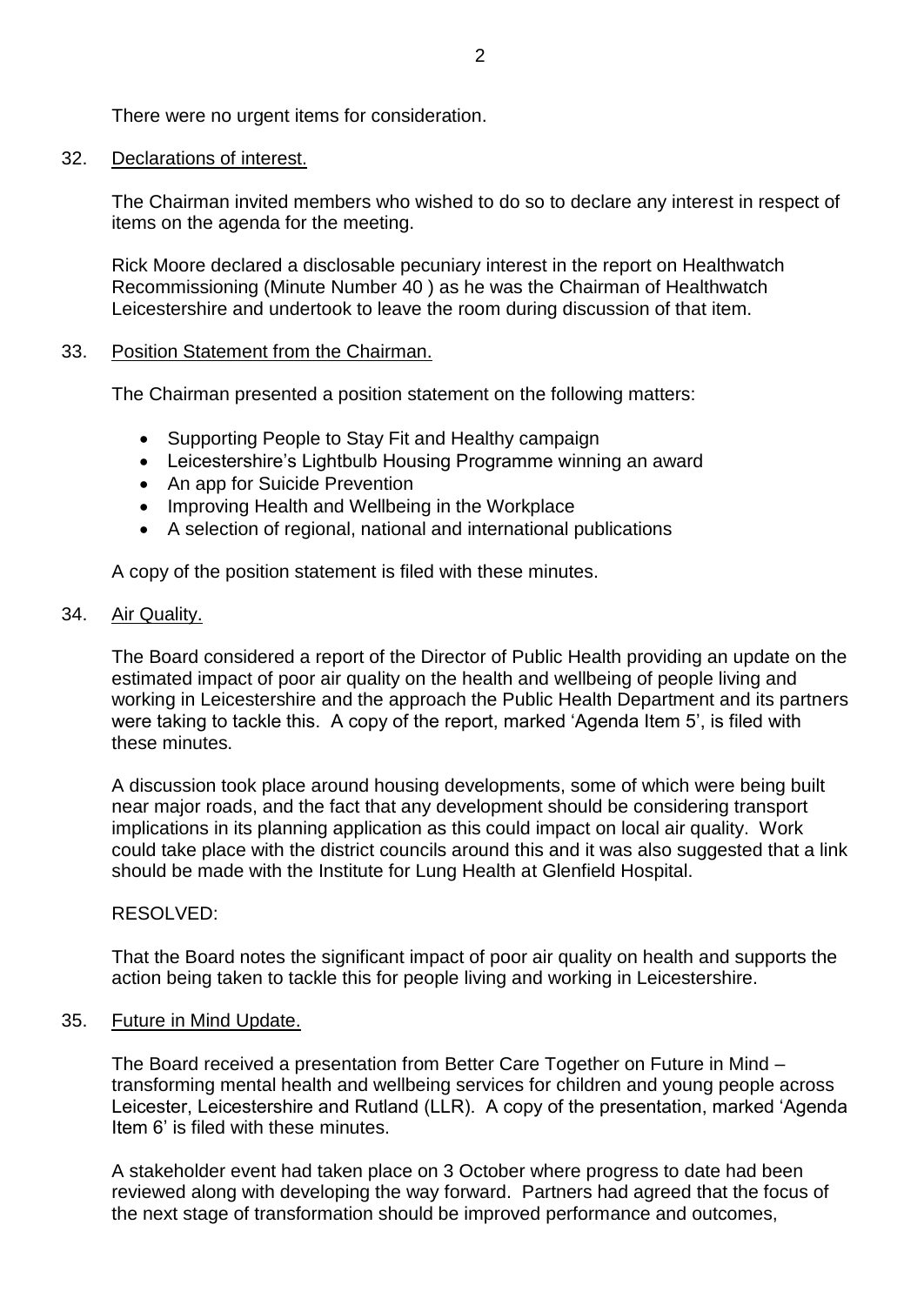improved access, marketing and engagement and workforce development. The draft Transformation Plan 2017 had now been developed and this would be shared with partners prior to it being published. The role and responsibility of key partners and the Future in Mind Steering Group would also be reviewed.

The number of children and young people presenting and A&E had not decreased and further work was required around informing young people of the alternatives to A&E in order that they presented at a setting appropriate to their needs. In the next phase of transformation, work would be undertaken to develop a way to accurately report the data so that there was evidence that the service was working and was making a difference. Access to services away from main centres was still an issue and discussions were taking place around the possibility of delivering care closer to a young person's home.

### RESOLVED:

That the contents of the presentation be noted.

### 36. CAMHS.

The Board received a presentation from Leicestershire Partnership Trust on the CAMHS Recovery Journey following the 'inadequate' assessment by the Care Quality Commission (CQC). A copy of the presentation is filed with these minutes.

Following a CQC inspection, the CAMHS Community Services had been rated as inadequate, in particular with regard to safety and responsiveness. The CAMHS Recovery and Improvement team had undertaken an operational 'deep dive' into all open cases across the CAMHS service and this had identified that almost half of the children and young people did not have an adequate risk assessment or complete care plan. This number had now been significantly reduced and a traffic light system had been implemented to manage the risk for those young people who were waiting for an appointment.

Work had been undertaken to ensure services were responsive to the internal waiting list. No one was now waiting over twelve months for an appointment and the next key milestone was to ensure that no one was waiting more than nine months. Assurance was given that there were processes in place to keep young people safe whilst they were waiting for an appointment and within the next few months, an SMS and telephone service would be introduced.

Activity around improvement and transformation was ongoing to ensure the services were well led. This included the launch of Thrive, which was a new model of CAMHS provision. A presentation around CAMHS was also due to be delivered to the Safeguarding Children Board.

In response to a query around the proposed actions supporting the sustainability of the service, it was stated that the approach taken had been very direct. Work had been undertaken with staff to design the future of the service and a Sustainability Plan had been developed. There had been a change in personnel and opportunities to link research practice with service delivery. It was important that there was confidence that the changes had been embedded at every level and that partnership working with other organisations continued.

RESOLVED: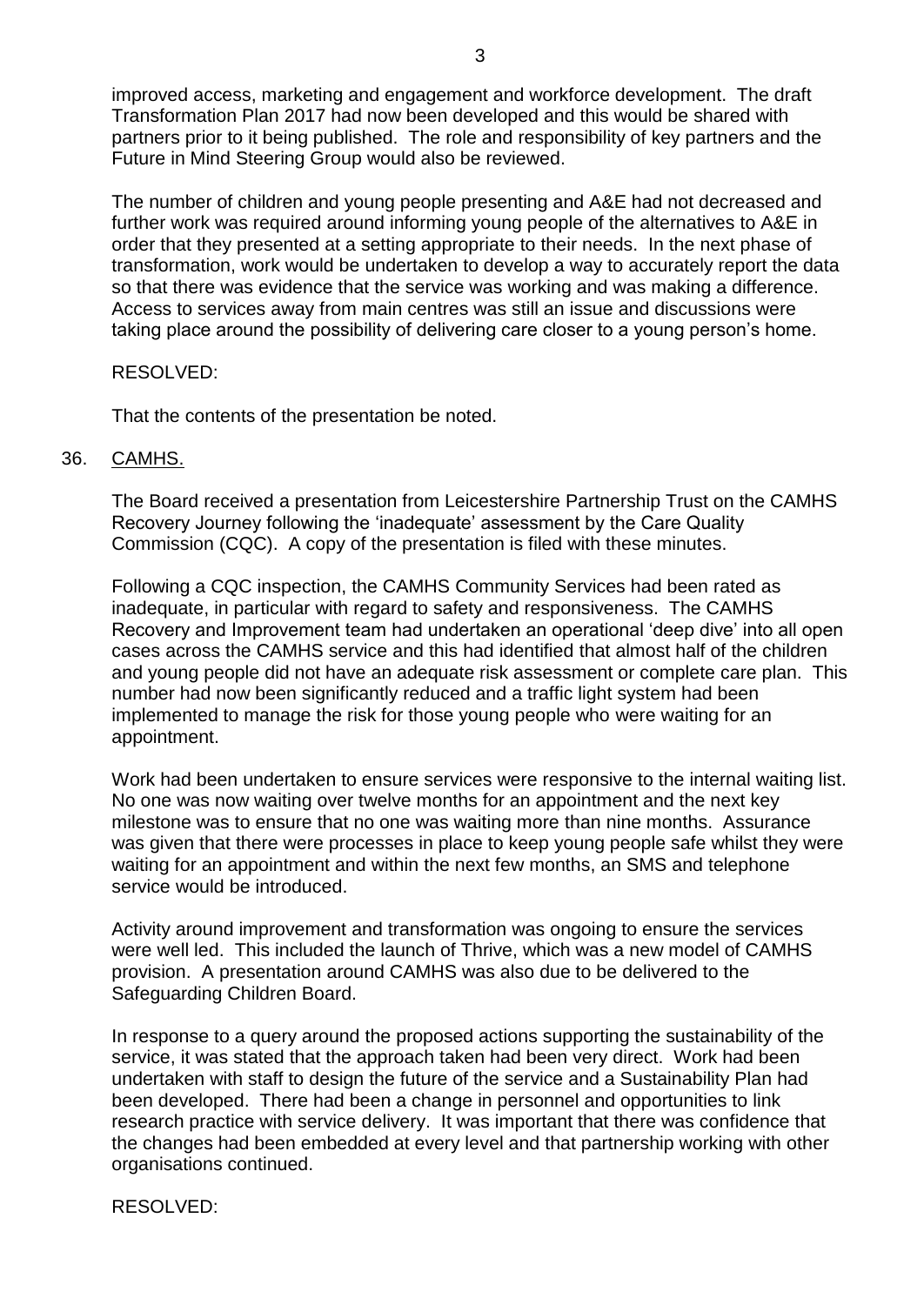That the contents of the presentation be noted.

37. Annual Report of the Director of Public Health.

The Board considered a report of the Director of Public Health on the Annual Report for 2017. A copy of the report, marked as 'Agenda Item 8', is filed with these minutes.

Work was being undertaken around an assessment of the link between health and crime. A workshop had been undertaken where joint priorities had been identified and this would be presented to the District Partnership Boards and the next Health and Wellbeing Board.

The Board asked the Director of Public Health to consider providing a detailed breakdown of the data to partners by locality and by specific groups of patients.

## RESOLVED:

- (a) That the Board notes the Director of Public Health Annual Report for 2017;
- (b) That the Board notes the recommendations in the report.

## 38. Delayed Transfers of Care Target, Performance and Risk Analysis.

The Board considered a report of the Director of Health and Care Integration giving an update on the target for improving delayed transfers of care (DTOC), including the implications of the target imposed by NHS England as part of the Better Care Fund (BCF) Policy. The report also detailed the work undertaken to date by the County Council and NHS partners to reduce DTOC. A copy of the report, marked 'Agenda Item 9' is filed with these minutes. A supplementary paper setting out the position on DTOCs at the end of September 2017 was circulated at the meeting and a copy is filed with these minutes.

The DTOC target had been re-submitted to NHS England on 12 October and the BCF Plan had been approved based on the revised target. The Plan was on target to deliver early in the new year, although NHS England had requested that the target be met by November 2017. Leicestershire had reluctantly signed up to this requirement, recognising that achievement of this would be challenging. As yet, it was unclear what penalties would be imposed if the target was not achieved by November, but it was reported that the risk of escalation by NHS England was diminishing.

The Board wished to record its thanks and recognition of the work undertaken by the operational teams, which had been put under a lot of pressure to try and achieve the target.

## RESOLVED:

(a) That the Board receives the progress report;

(b) That the Board notes the revision to the risk register and significant risks if escalated on the basis of target failure if the target is not reached by November;

(c) That the Board notes the actions in progress as noted in the report and the supporting monthly digest;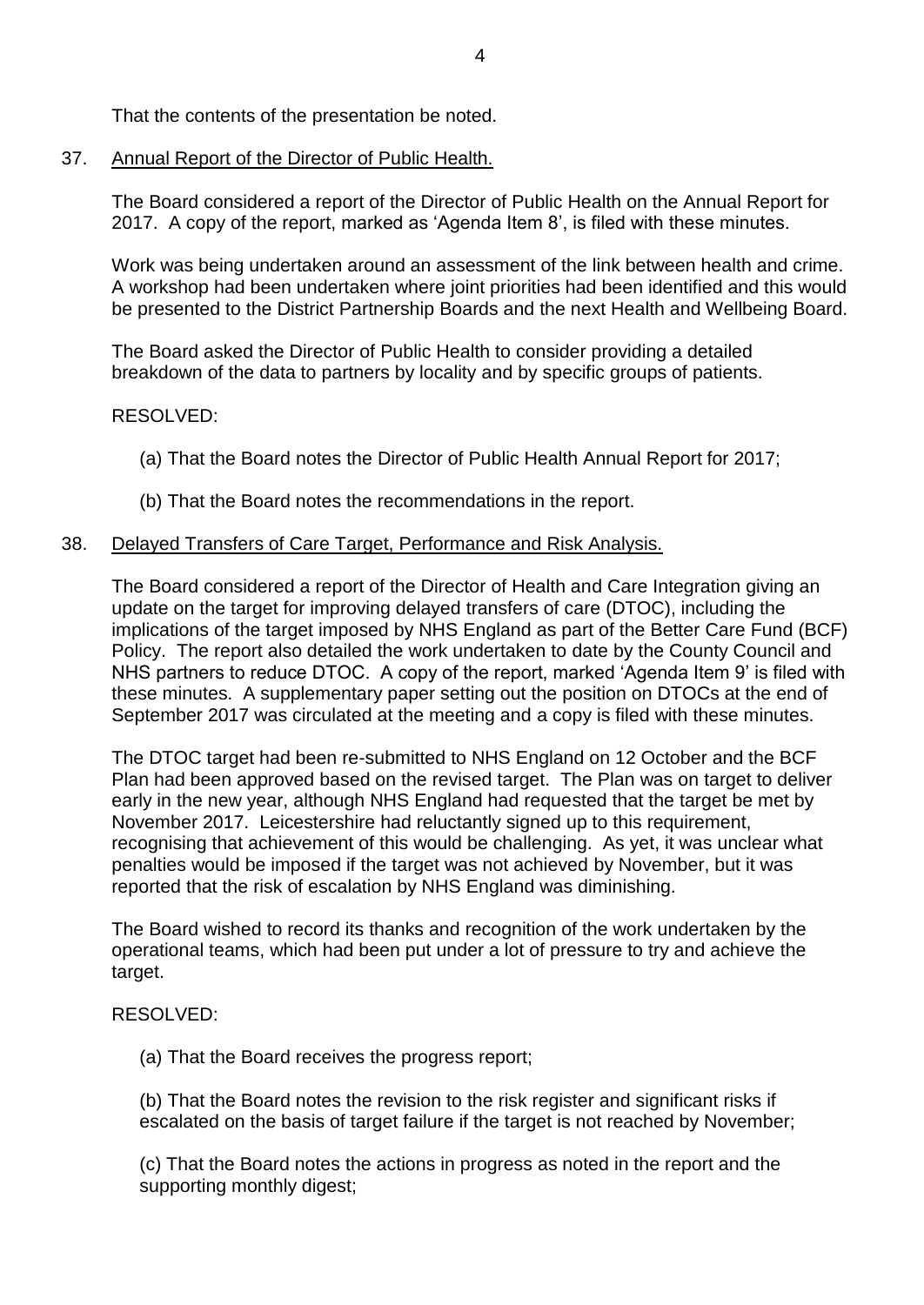(d) That the Board notes that the report has been forwarded to the Discharge Working Group and Director of Urgent Care for Leicester, Leicestershire and Rutland (LLR) in support of their oversight of DTOC performance on an LLR-wide basis.

#### 39. Quick Poll: Views About GP Services.

The Board considered a report of Healthwatch Leicestershire presenting the findings of a quick poll survey asking patients their views on GP services. A copy of the report, marked 'Agenda Item 10', is filed with these minutes.

There had been 240 responses to the survey. The emerging findings were presented and based on the experiences shared by respondents, Healthwatch Leicestershire had suggested a number of recommendations for service providers and commissioners. The CCGs welcomed the report and acknowledged that there were issues when trying to access a GP service. Further discussions would take place around the recommendations.

#### RESOLVED:

That the findings be noted and to urge health and social care partners to consider actions associated to the report recommendations to improve services, systems and processes outlined in the findings report.

### 40. Healthwatch Re-Commissioning.

The Board considered a report of the Chief Executive providing an update on progress with recommissioning a Healthwatch service for Leicestershire. A copy of the report, marked 'Agenda Item 11', is filed with these minutes.

A public consultation on proposals for a LLR Healthwatch service had taken place and a total of 390 responses had been received. In light of the consultation responses, Rutland County Council had decided to separately procure a Healthwatch service and Leicester City Council and Leicestershire County Council would jointly commission a service. The joint Leicester and Leicestershire contract would be tendered in November and the new service would commence on 1 April 2018.

#### RESOLVED:

That the report be noted.

## 41. Protocol between the Health and Wellbeing Board, the Health Overview and Scrutiny Committee and Healthwatch Leicestershire.

The Board considered a report of the Chief Executive seeking approval of the protocol between the Health and Wellbeing Board, Health Overview and Scrutiny Committee and Healthwatch Leicestershire. This document had been revised in the light of experience and recent changes such as the introduction of the Sustainability and Transformation Plan (STP). A copy of the report, marked 'Agenda Item 12', is filed with these minutes.

It would be important to ensure that the protocol remained relevant following the commissioning of a single Healthwatch for Leicester and Leicestershire.

RESOLVED: